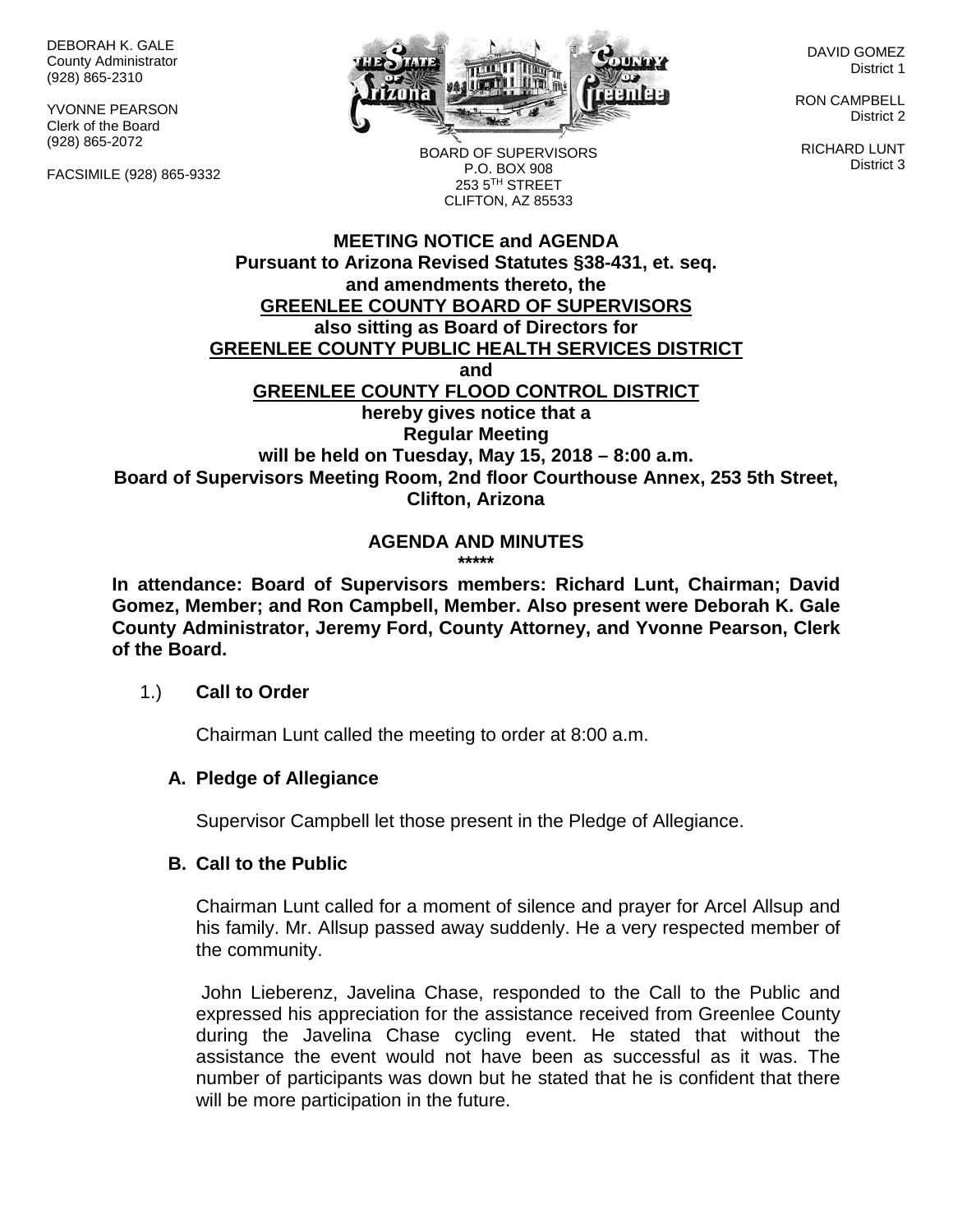Daniel Cervantez, Clifton resident, responded to the Call to the Public and stated that he attended a recent Clifton Town Council meeting where Akos Kovach was appointed to fill the vacant Town Council seat. He congratulated Mr. Kovach.

Tim Sumner, Sheriff, responded to the Call to the Public and stated that he appreciated the response and help from the IT Department regarding a phone issue over the weekend.

2.) **PUBLIC HEALTH SERVICES DISTRICT – the Board of Supervisors will convene as the Board of Directors of the Greenlee County Public Health Services District and will reconvene as the Board of Supervisors following consideration of these items:**

#### **A. Consent Agenda**

**1. Clerk of the Board: Consideration of approval of Public Health Services District expense warrants in excess of \$1,000.00**

Upon motion by Supervisor Gomez, seconded by Supervisor Campbell, and carried unanimously, the board approved the Public Health Services District Consent Agenda as presented.

**3.) FLOOD CONTROL DISTRICT – the Board of Supervisors will convene as the Board of Directors of the Greenlee County Flood Control District and will reconvene as the Board of Supervisors following consideration of these items:**

#### **A. Consent Agenda**

**1. Clerk of the Board: Consideration of approval of Public Health Services District expense warrants in excess of \$1,000.00**

Upon motion by Supervisor Gomez, seconded by Supervisor Campbell, and carried unanimously, the Board approved the Flood Control District Consent Agenda as presented.

**4.) Public Hearing - Planning & Zoning request of Hilario and Inez Montoya to change the zoning district of Assessor Parcel 300-52-014 in York on the southerly side of Biscuit Canyon containing approximately 5 acres from RU 36 to TR 36 "Transitional 36,000 feet", subject to a property survey being recorded.**

Upon motion by Supervisor Campbell, seconded by Supervisor Gomez, and carried unanimously, the Board convened into Public Hearing on the Planning & Zoning request of Hilario and Inez Montoya. Mr. Philip Ronnerud, Planning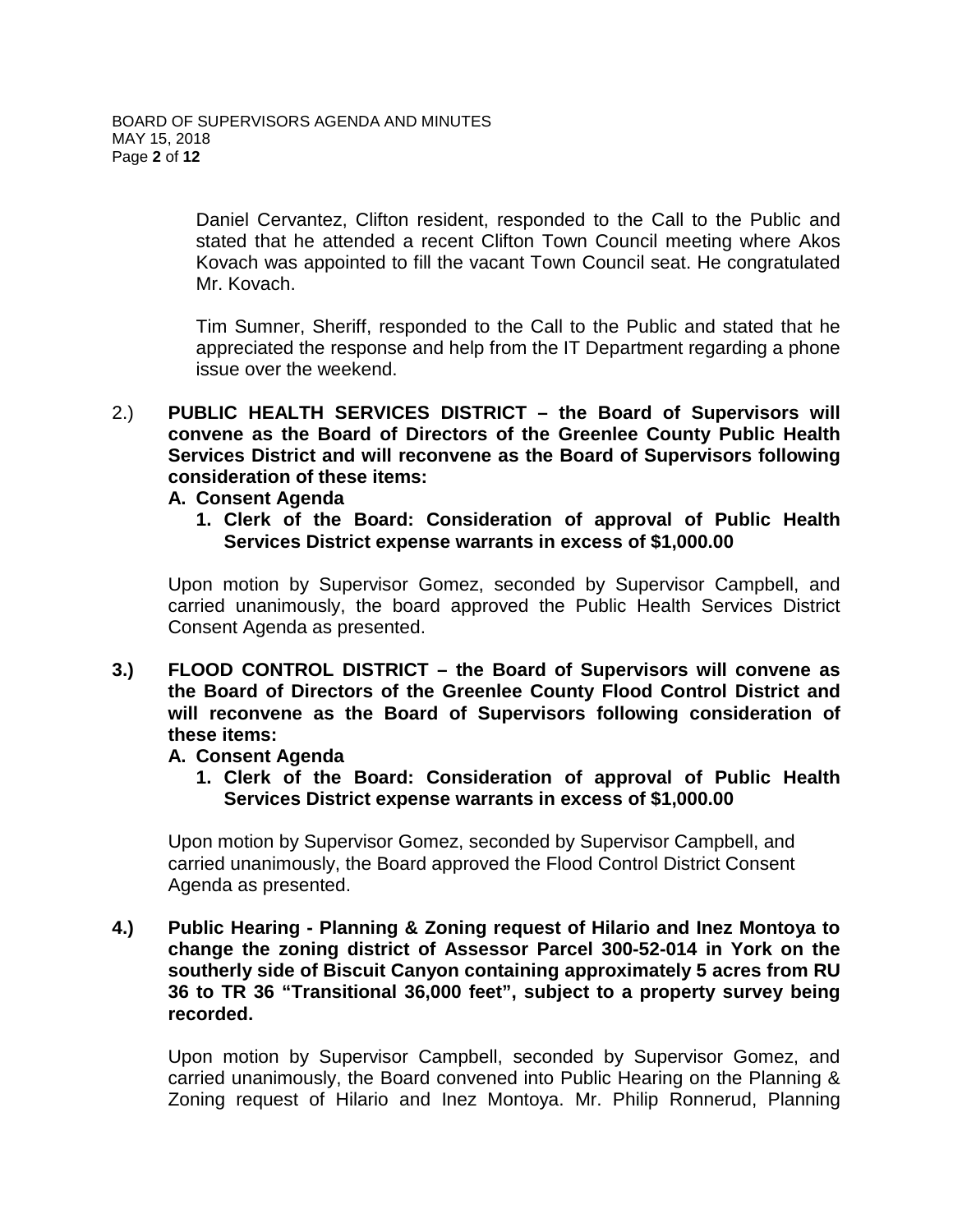Director, stated that there have been no comments received for or against the request from the public and that the Planning & Zoning Commission send a positive recommendation to the Board.

Upon motion by Supervisor Campbell, seconded by Supervisor Gomez, and carried unanimously, the Board reconvened into regular session.

#### **5.) Discussion/Action regarding the Planning & Zoning request of Hilario and Inez Montoya to change the zoning district of Assessor Parcel 300-52-014 in York on the southerly side of Biscuit Canyon containing approximately 5 acres from RU 36 to TR 36 "Transitional 36,000 feet", subject to a property survey being recorded.**

Upon motion by Supervisor Campbell, seconded by Supervisor Gomez, and carried unanimously, the Board approved the request of Hilario and Inez Montoya to change the zoning district of Assessor Parcel 300-52-014 in York on the southerly side of Biscuit Canyon containing approximately 5 acres from RU 36 to TR 36 "Transitional 36,000 feet", subject to a property survey being recorded.

**6.) Public Hearing – Planning & Zoning request of Greenlee County to change the zoning district of those parts of the Loma Linda Subdivision, currently in compliance with the Planning Regulations and zoned RU 36 (Rural Use – 36 Acres) to TR 9 "Transitional Residential" – 9,000 sf gross (area includes right of way) except those parcels fronting on and north of Calle Alta Vista**

Upon motion by Supervisor Gomez, seconded by Supervisor Campbell, and carried unanimously, the Board convened into Public Hearing on the Planning & Zoning request of Greenlee County. Mr. Ronnerud explained that the change reflects a change to the current usage and to conform to size that is typical in the area. A Planning & Zoning meeting was held where many persons were in attendance and their questions and concerns were addressed. The Planning & Zoning Commission sends a positive recommendation to the Board. There were no comments for or against the request today.

Upon motion by Supervisor Gomez, seconded by Supervisor Campbell, and carried unanimously, the Board reconvened into regular session.

**7.) Discussion/Action regarding the Planning & Zoning request of Greenlee County to change the zoning district of those parts of the Loma Linda Subdivision, currently in compliance with the Planning Regulations and zoned RU 36 (Rural Use – 36 Acres) to TR 9 "Transitional Residential" –**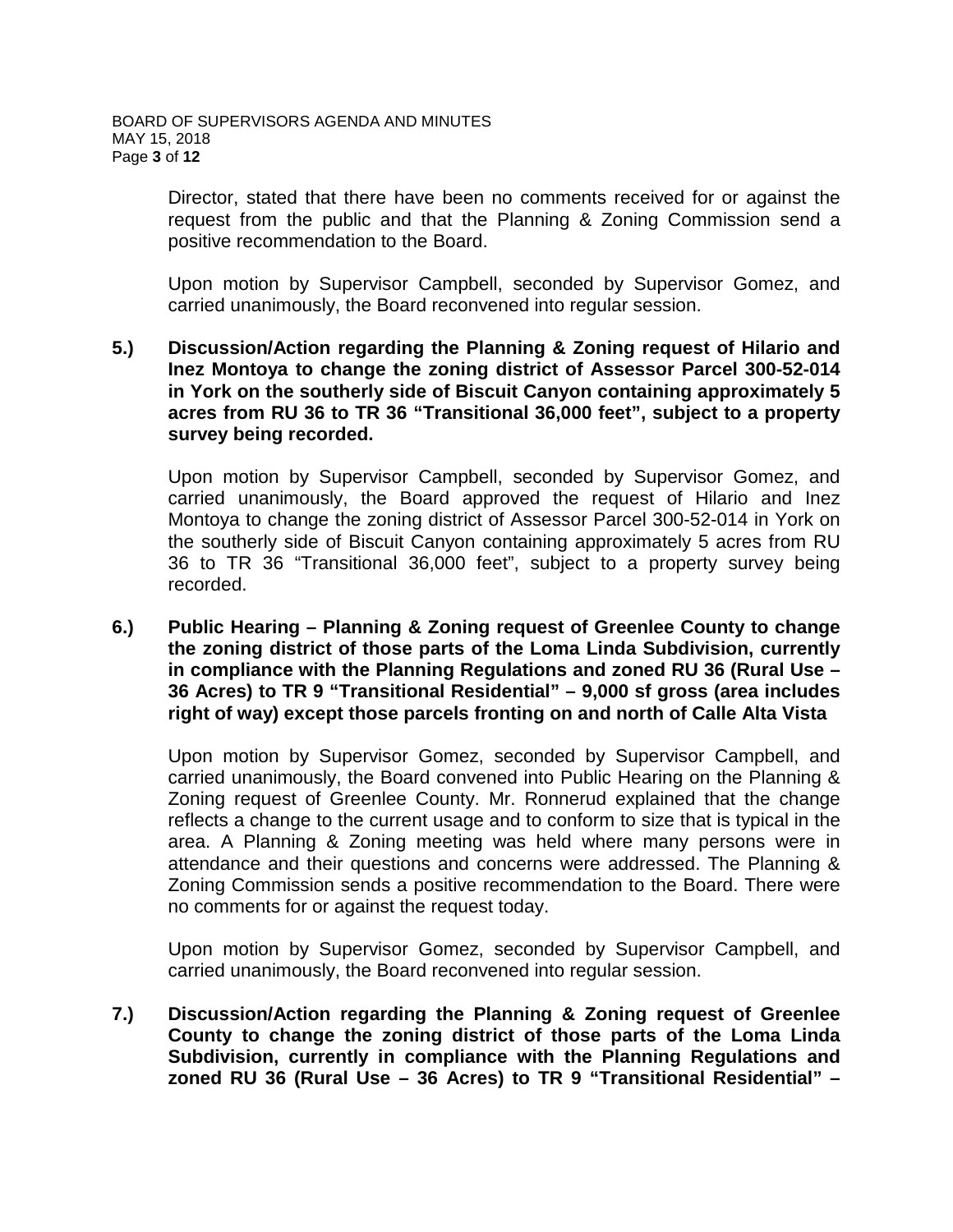### **9,000 sf gross (area includes right of way) except those parcels fronting on and north of Calle Alta Vista**

Upon motion by Supervisor Gomez, seconded by Supervisor Campbell, and carried unanimously, the Board approved the request of Greenlee County to change the zoning district of those parts of the Loma Linda Subdivision, currently in compliance with the Planning Regulations and zoned RU 36 (Rural Use – 36 Acres) to TR 9 "Transitional Residential" – 9,000 sf gross (area includes right of way) except those parcels fronting on and north of Calle Alta Vista.

**8.) Public Hearing – Planning & Zoning request of Greenlee County to change the zoning district of those parts of the Loma Linda Subdivision, currently in compliance with the Planning Regulations for use and size fronting on and north of Calle Alta Vista and zoned RU 36 (Rural Use – 36 Acres) to SR 12 "Single Residential" – 12,000 sf gross (area includes right of way)**

Upon motion by Supervisor Campbell, seconded by Supervisor Gomez, and carried unanimously, the Board convened into Public Hearing on the Planning & Zoning request of Greenlee County. Mr. Ronnerud explained that this is similar to the previous item and that the change reflects a change to the current usage and to conform to size that is typical in the area. He added that additional development will require Planning & Zoning approval and that these changes have no effect or change to property taxes. A Planning & Zoning meeting was held where many persons were in attendance and their questions and concerns were addressed. The Planning & Zoning Commission sends a positive recommendation to the Board. There were no comments for or against the request today.

Upon motion by Supervisor Campbell, seconded by Supervisor Gomez, and carried unanimously, the Board reconvened into regular session.

**9.) Discussion/Action regarding the Planning & Zoning request of Greenlee County to change the zoning district of those parts of the Loma Linda Subdivision, currently in compliance with the Planning Regulations for use and size fronting on and north of Calle Alta Vista and zoned RU 36 (Rural Use – 36 Acres) to SR 12 "Single Residential" – 12,000 sf gross (area includes right of way)**

Upon motion by Supervisor Campbell, seconded by Supervisor Gomez, and carried unanimously, the Board approved the request of Greenlee County to change the zoning district of those parts of the Loma Linda Subdivision, currently in compliance with the Planning Regulations for use and size fronting on and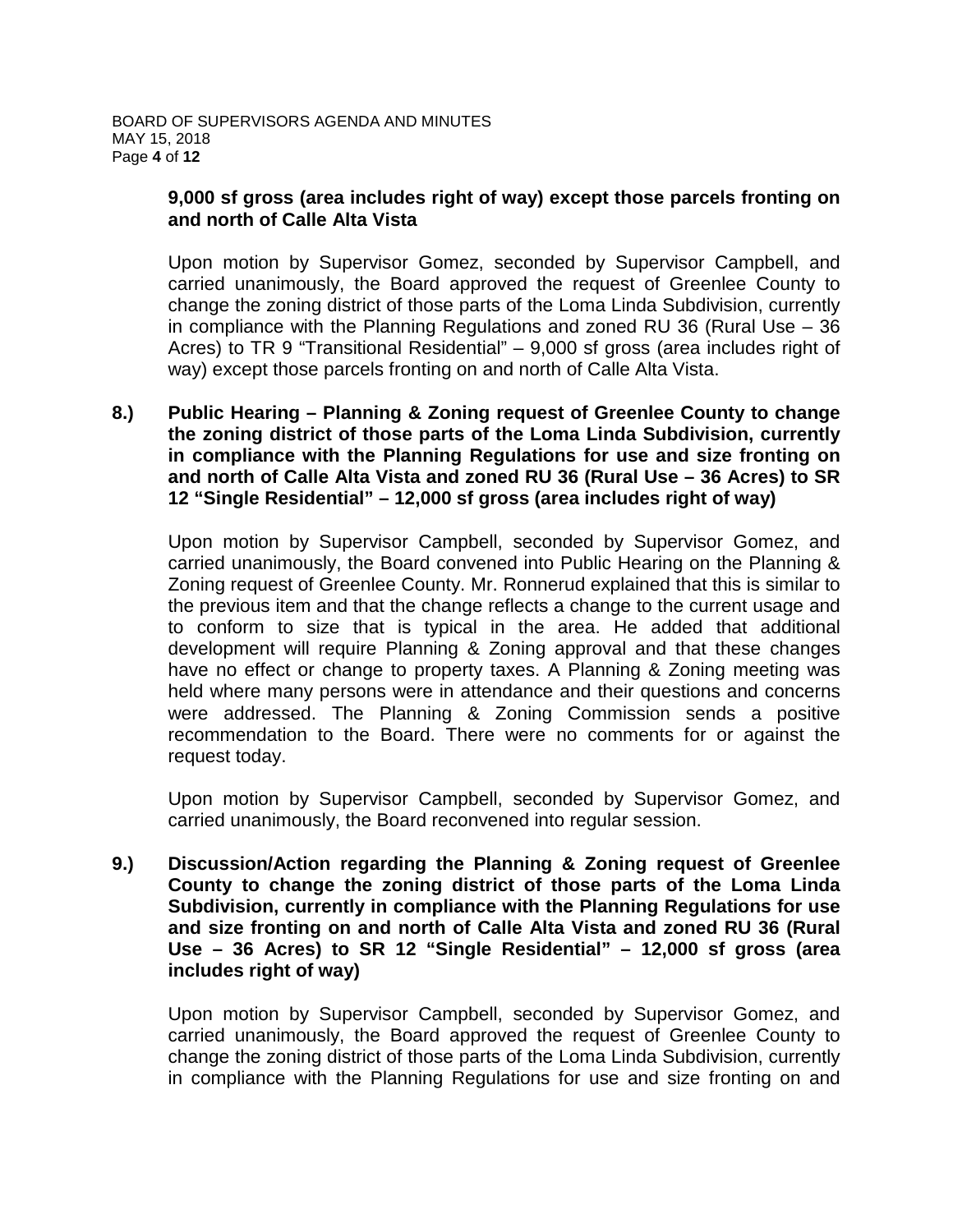north of Calle Alta Vista and zoned RU 36 (Rural Use – 36 Acres) to SR 12 "Single Residential" – 12,000 sf gross (area includes right of way).

### **10.) Public Hearing – Planning & Zoning request of Greenlee County to change the zoning map district of Verde Lee currently in compliance with the Planning Regulations for use and size and zoned RU 36 (Rural Use – 36 Acres) to TR 18 "Transitional Residential" – 18,000 sf gross (area includes right of way)**

Upon motion by Supervisor Campbell, seconded by Supervisor Gomez, and carried unanimously, the Board convened into Public Hearing on the Planning & Zoning request of Greenlee County. Mr. Ronnerud explained that this zoning change request is similar to the previous items and reflects a change to the current usage and to conform to size that is typical in the area. The Planning & Zoning Commission sends a positive recommendation to the Board. There were no comments for or against the request today.

Upon motion by Supervisor Campbell, seconded by Supervisor Gomez, and carried unanimously, the Board reconvened into regular session.

**11.) Discussion/Action regarding the Planning & Zoning request of Greenlee County to change the zoning map district of Verde Lee currently in compliance with the Planning Regulations for use and size and zoned RU 36 (Rural Use – 36 Acres) to TR 18 "Transitional Residential" – 18,000 sf gross (area includes right of way)**

Upon motion by Supervisor Gomez, seconded by Supervisor Campbell, and carried unanimously, the Board approved the request of Greenlee County to change the zoning map district of Verde Lee currently in compliance with the Planning Regulations for use and size and zoned RU 36 (Rural Use – 36 Acres) to TR 18 "Transitional Residential" – 18,000 sf gross (area includes right of way).

### **12.) Philip Ronnerud, County Engineer/Planning Director**

#### **A. Discussion/Action regarding petitions submitted requesting to accept Baber Ranch Road as a County Highway**

Mr. Ronnerud presented petitions that have been received from citizens who use Baber Ranch Road to access their homes. Mr. Ford, County Attorney, asked for more information including the year the road was built. Upon motion by Supervisor Campbell, seconded by Supervisor Gomez, and carried unanimously, the Board tabled the request to a future meeting pending County Attorney review.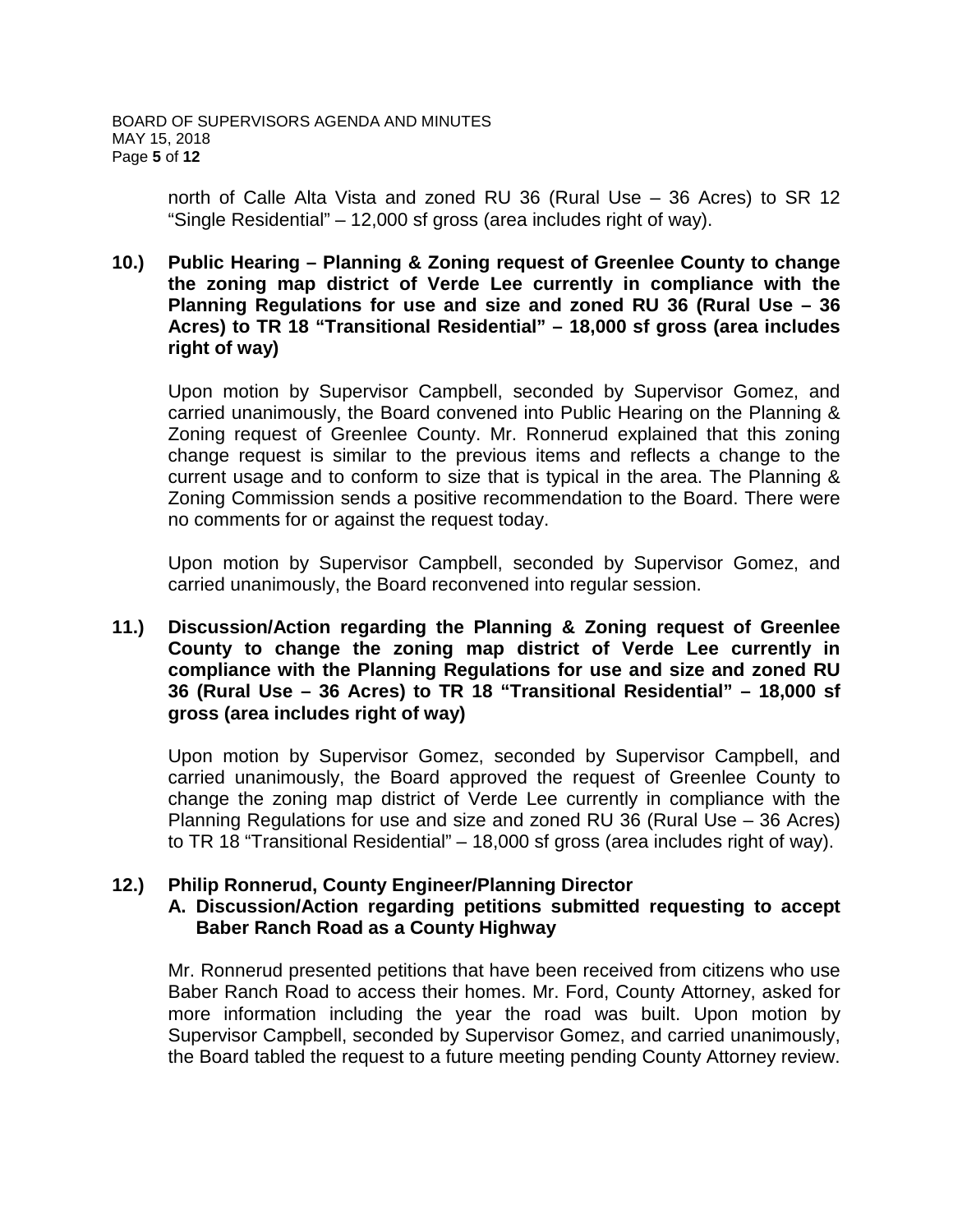# **B. Discussion/Action regarding setting June 19, 2018 for the Public Hearing for Baber Ranch Road**

Upon motion by Supervisor Campbell, seconded by Supervisor Gomez, and carried unanimously, the Board tabled the request to a future meeting pending County Attorney review.

# **13.) Akos Kovach, Economic Development Coordinator**

### **A. Discussion of three (3) possible locations to attract hoteliers to Greenlee County**

Mr. Kovach explained that the three most prime property locations for a hotel include the former Tyler's Taste of Texas restaurant property in Clifton, the area on Ward Canyon Road between the old radio station and the Canyonlands Clinic in Clifton, and Table Top. He stated that developers have been to these areas and have expressed interest.

# **B. New Housing Update**

Mr. Kovach stated that five new homes are being built in the golf course area; an area near the Chaparral in Duncan is being prepped for placement of ten new homes; and 20 acres in Loma Linda II, north of Calle del Sol, will have five to six new homes built soon with plans for up to 31 homes to be built.

# **C. Opportunity Zone Update**

Greenlee County has been awarded both a federal and state Opportunity Zone designation which allows potential businesses access to funding mechanisms, primarily the U.S.D.A., as well as tax breaks from the IRS. He stated that he is working with the Arizona Commerce Authority for more information on training funds that are available to businesses. This is a fast track program that the federal government wants to have in place by the beginning of calendar year 2019.

# **D. Future housing possibility on Table Top**

Mr. Kovach stated that the Table Top area has previously been viewed as a location for housing and most recently as a premier location for a hotel. It is one of the selected sites for developers to tour when visiting the County. Sheriff Sumner stated that the shooting range would need to be relocated. Mr. Kovach explained that two sites for a shooting range have already been identified for relocation of the shooting range.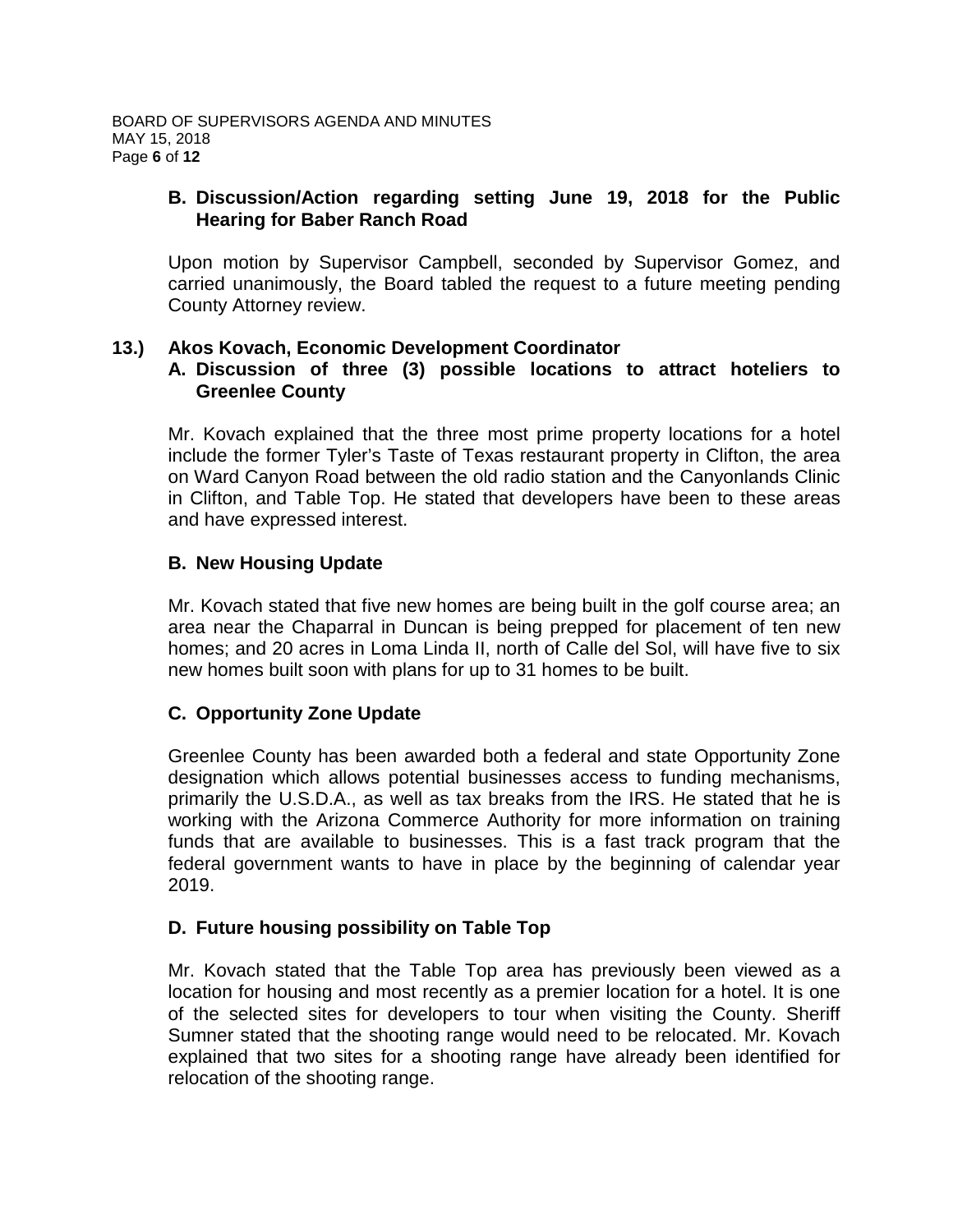# **14.) Jeremy Ford, County Attorney**

# **A. Discussion of the Greenlee County Attorney's Office Summer 2018 High School Internship Program (Information only)**

Mr. Ford explained that he has implemented a high school intern program in his office to offer opportunity to interested students to interact with the County Attorney's office during the summer. He has four students, one from Duncan, and three from Morenci participating in the non-paid program all with 3.8 or higher GPA's. The program runs 2 days per week for 6 weeks. He stated that the students would like to attend the June 19<sup>th</sup> Board of Supervisors meeting and have lunch with the Supervisors. Supervisor Campbell thanked Mr. Ford for implementing the program and stated that this is a great benefit for the kids as well as for the community.

# **15.) Tim Sumner, Sheriff**

**A. Discussion/Action regarding the purchase of push-bumpers and purchase or upgrade of LED spotlights for patrol vehicles in an amount not to exceed \$10,000 to be purchased with non-budgeted Sheriff Office funds**

Sheriff Sumner request the purchase of push-bumpers and LED spotlights for patrol vehicles and requested to amend his request for the purchase to be with Fund 245 (Impound Hearing Admin Fee) funds instead of fund 101 (General Funds). Chairman Lunt expressed concern of liability exposure from using pushbumpers to push vehicles off the road. The Sheriff explained that this process is used throughout the state and that the officers receive training. Upon motion by Supervisor Gomez, seconded by Supervisor Campbell, and carried unanimously, the Board approved the request to be purchased from fund 245 instead of fund 101.

#### **16.) Discussion/Action regarding the adoption of Resolution 18-05-02 opposing the Clean Energy for a Healthy Arizona ballot initiative**

Chairman Lunt explained that the Clean Energy for a Healthy Arizona ballot initiative requires that Arizona utility companies obtain 50% of their energy from renewal resources by 2030. Greenlee County wants clean energy but not at the same level and not in the same time frame. This also will reflect a 170% cost increase to citizens. Upon motion by Supervisor Gomez, seconded by Supervisor Campbell, and carried unanimously, the Board adopted Resolution 18-05-02 as presented.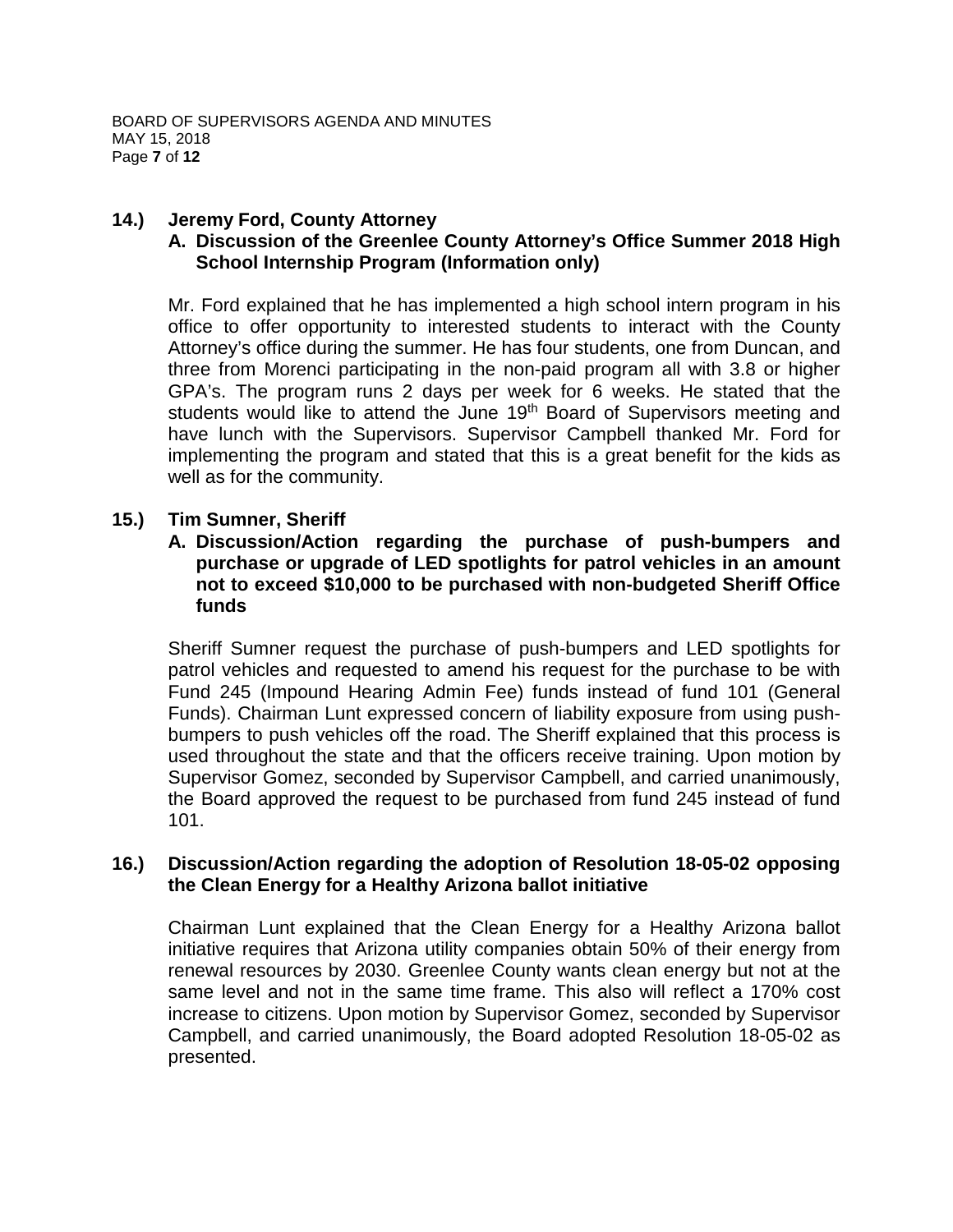#### **RESOLUTION 18-05-02**

#### **A RESOLUTION OF THE GREENLEE COUNTY BOARD OF SUPERVISORS OPPOSING THE CLEAN ENERGY FOR A HEALTHY ARIZONA BALLOT INITIATIVE**

Whereas, an out-of-state group "NextGen Climate Action" funded by California billionaire Tom Steyer has filed a ballot initiative with the Secretary of State's office that would amend Arizona's State Constitution to require that Arizona utility companies obtain 50% of their energy from renewable sources by 2030, and

Whereas, if passed, the 'Clean Energy for a Healthy Arizona' initiative would circumvent Arizona's current structure for regulating utilities, which has provided Arizona residents with some of the safest, most reliable and affordable energy in the country for over 100 years, and

Whereas, the initiative would enshrine in the state constitution a regulatory mandate that will dramatically increase electricity bills, especially those of low-income and fixedincome residents, and

Whereas, this constitutional mandate could not be changed or modified without a costly ballot initiative or vote of the Legislature, and

Whereas, the initiative would force Arizona residents to pay hundreds of millions of dollars for the construction of new infrastructure, including solar facilities, increasing electricity costs for millions of Arizona residents, and

Whereas, the initiative would force Arizona residents to pay hundreds of millions of dollars for the construction of new, carbon-emitting natural gas plants that would be necessary to generate electricity when the sun is not shining and wind is not blowing, and

Whereas, the initiative includes a requirement that 20% of utilities' renewable generation come from rooftop solar, which is the least efficient and most expensive form of solar, and

Whereas, the initiative would require Arizona utilities to shut down power plants that have been providing safe, affordable, and reliable energy for decades, costing taxpayers tens of millions of dollars in lost tax revenue and hundreds of high-paying jobs, and

Whereas, the initiative would threaten the viability of the Palo Verde nuclear generating station, the largest source of clean, carbon-free energy in the country, costing 3000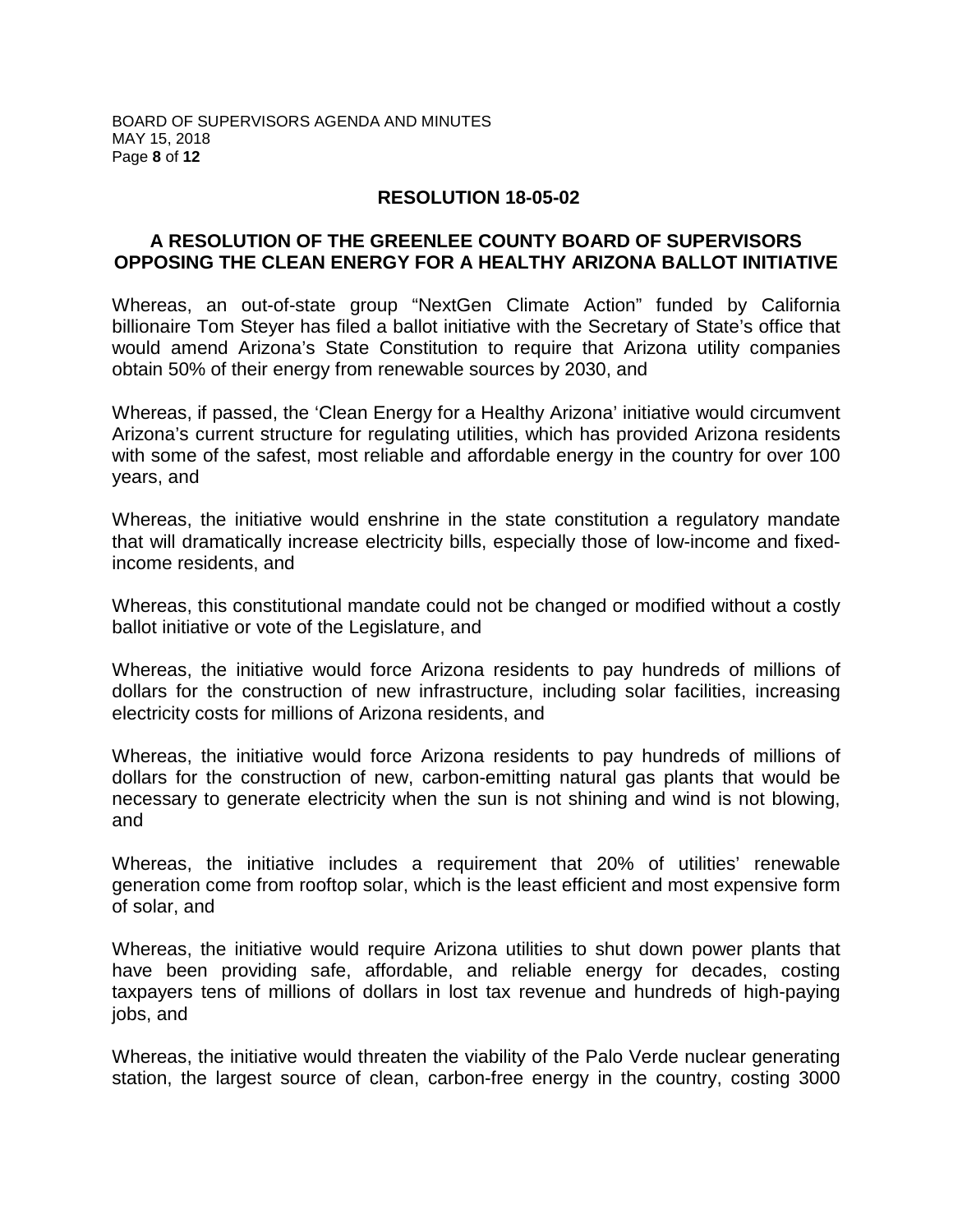BOARD OF SUPERVISORS AGENDA AND MINUTES MAY 15, 2018 Page **9** of **12**

Arizona families their jobs and eliminating tens of millions of dollars of tax revenue for Arizona schools and public safety, and

Whereas, the initiative would require the closure of the Cholla and Springerville power plants, leading to the loss of hundreds of local jobs and millions of dollars of essential tax revenue for local schools and public safety, and

Whereas, the initiative will have a particularly devastating impact on the state's electric cooperatives, which do not have the financial capacity to absorb the costs that would result from this 50% renewable energy mandate, and

Whereas, the electric cooperatives provide an essential and irreplaceable public service for Arizona's rural residents, supplying life-preserving affordable and reliable power for hundreds of thousands of rural families, and

Whereas, an independent analysis by the Seidman Research Institute at Arizona State University's W.P. Carey School of Business finds that the *"*Clean Energy for a Healthy Arizona*"* ballot proposal would have devastating immediate and long-term impacts to the Arizona economy, including the loss of 547,000 job years, \$72.5 billion in Gross State Product, and \$42.5 billion in disposable personal income, and

Therefore, be it resolved by the Greenlee County Board of Supervisors, that the members of the Board vigorously oppose the 'Clean Energy for a Healthy Arizona' ballot initiative and strongly urge County residents to vote no on the initiative if it is on the ballot in November.

Adopted this 15<sup>th</sup> day of May, 2018 by the Greenlee County Board of Supervisors.

/s/ Richard Lunt, Chairman

ATTEST: /s/ Yvonne Pearson, Clerk of the Board

#### **17.) Kay Gale, County Administrator A. County and State budget and legislative issues**

Ms. Gale reported the following:

• The legislature ended the session a week ago on Friday. The staff of the County Supervisors Association was successful on diverting the Elected Officials Retirement Plan until the very end. The legislature did give Greenlee County a \$297,600 reprieve for one year. Ms. Gale has reached out to the Auditor General regarding whether the funds are excludable from the expenditure limitation and after initial review the funds are not excludable. Ms. Gale expressed her appreciation to the Board for being so active at the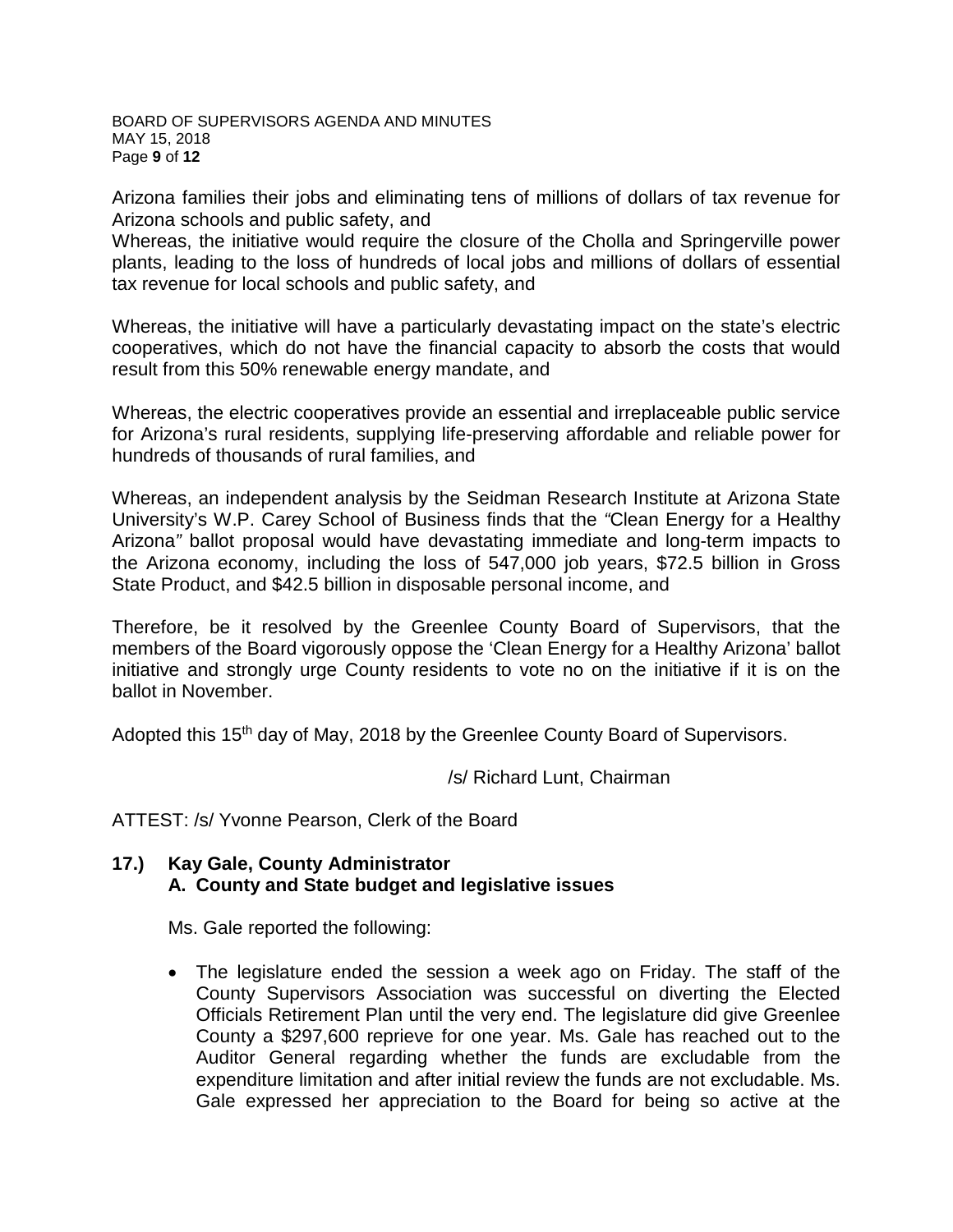legislature and to Representative Drew John for his hard work to help Greenlee County on this issue.

- The Secure Rural Schools funding will be received in the amount of \$728,000 this year and Ms. Gale will come back with the distribution for approval at the next meeting.
- Payment in Lieu of Taxes (PILT) funding will be received in the amount of \$953,000 and in the amount of \$971,000 next year which will likely be the end of this funding from the federal government.
- The County Supervisors Association (CSA) is beginning their county outreach. The deadline to submit legislative items is in August. The CSA Summit is October 3 – 5 in Yuma.
- The Healthy Arizona Worksite has awarded Greenlee County with the Platinum Award.

Supervisor Campbell expressed his appreciation to Representative Drew John stating that he was the only Representative who "carried water" for rural counties and Supervisor Gomez requested that Mr. John be invited to a Board meeting for acknowledgement. Chairman Lunt agreed and stated that Senator Griffin is leading a good fight for water issues for rural counties.

# **B. Calendar of Events**

The Calendar of Events was reviewed.

# **18.) Consent Agenda**

- **A. Clerk of the Board: Consideration of approval of minutes to previous meetings: 03/20/18; 04/03/18; 04/17/18; 05/01/18**
- **B. Clerk of the Board: Consideration of approval of expense warrants in excess of \$1,000.00 – Voucher 1079; 1080; 1081; 1084**
- **C. Chief Finance Officer: Consideration of approval of General Fund loans in the amount of \$8,704.06 to be reimbursed upon receipt of funds: Fund 167 - \$785.98; Fund 195 - \$461.78; Fund 219 - \$7,456.30**
- **D. IT Manager: Consideration of approval of Employee Transaction Form: E. Estrada, System Administrator**
- **E. County Sheriff: Consideration of approval of Employee Transaction Form: D. Martinez, Detention Officer; C. Frei, Deputy Sheriff**
- **F. Clerk of the Board: Consideration of approval of the Fiscal Year 2019 renewal of the Greenlee County Fair & Racing Liquor License**
- **G. Elections Director: Consideration of designation of Polling Places/Vote Centers for the 2018 Primary Election to be held on August 28, 2018 and the 2018 General Election to be held on November 6, 2018 pursuant to Arizona Revised Statutes §16-411**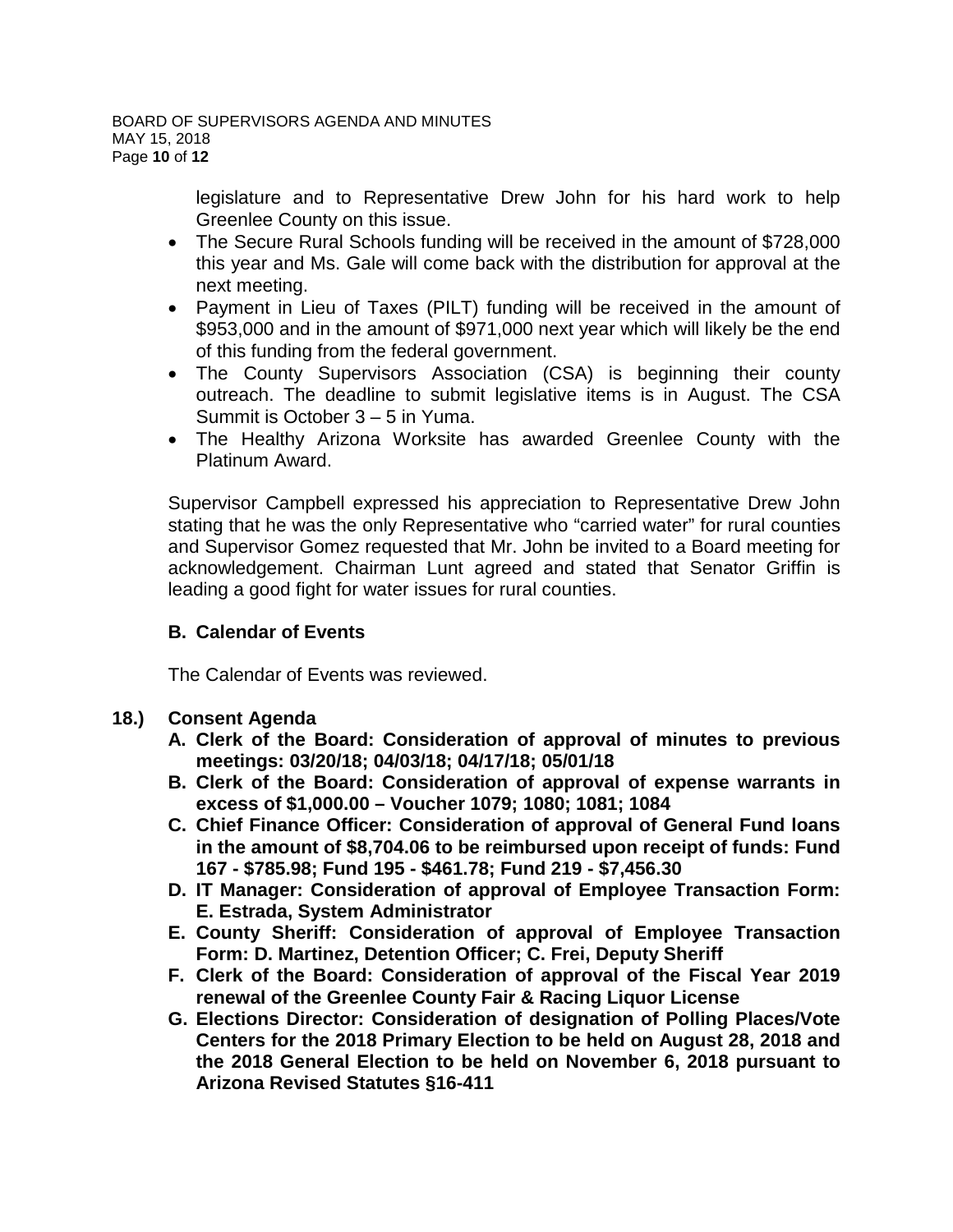- **H. Emergency Management Coordinator: Consideration of approval to end and not renew the Motorola Solutions Service Contract which expires June 30, 2018**
- **I. Chief Probation Officer: Consideration of approval of Fiscal Year 2018/19 Arizona Supreme Court, Juvenile Justice Services Division, Family Counseling Program Resolution with required matching funds in the amount of \$1,380 to be paid with Probation general funds**
- **J. Event Coordinator: Consideration of approval of the Grand Canyon Pro Rodeo Sanction Agreement for the Greenlee County Fair Rodeo in the amount of \$3,850.00 to be paid with budgeted Fair Funds**

Upon motion by Supervisor Gomez, seconded by Supervisor Campbell, and carried unanimously, the Board tabled the minutes for 04/03/18 reflected in item A. and approved the remaining items.

- 19.) Fiscal Year 2019 Budget Work Session
	- A. County Engineering/Planning Department Presentation

Mr. Ronnerud presented items for the consideration of the Board:

- Soapbox Wash Bridge on Ward Canyon Road needs to be updated. Costs and funding availability through SouthEastern Arizona Governments Organization (SEAGO) were discussed.
- Loma Linda Wash Bridge is a concern with more housing and traffic on Ward Canyon Road. The bridge is very narrow and needs to be modified.
- The Roads Right-of-Way Study is well under way and is being funded and conducted by SEAGO.
- B. Public Works Facilities/Fleet Presentation

Tony Hines, Public Works Manager – Facilities/Fleet presented the Board with an update regarding Facilities and Fleet. He listed the items that were scheduled and completed during the year and presented items for consideration in the upcoming budget:

- Purchase of a tire machine for the Fleet Shop
- Purchase of a antifreeze machine
- C. Equipment and building donation from Search and Rescue was discussed.
- D. General Fund and Special Revenue Fund budgets

Ms. Gale reviewed and presented the several individual budgets and requests for each department for the Board's consideration and review.